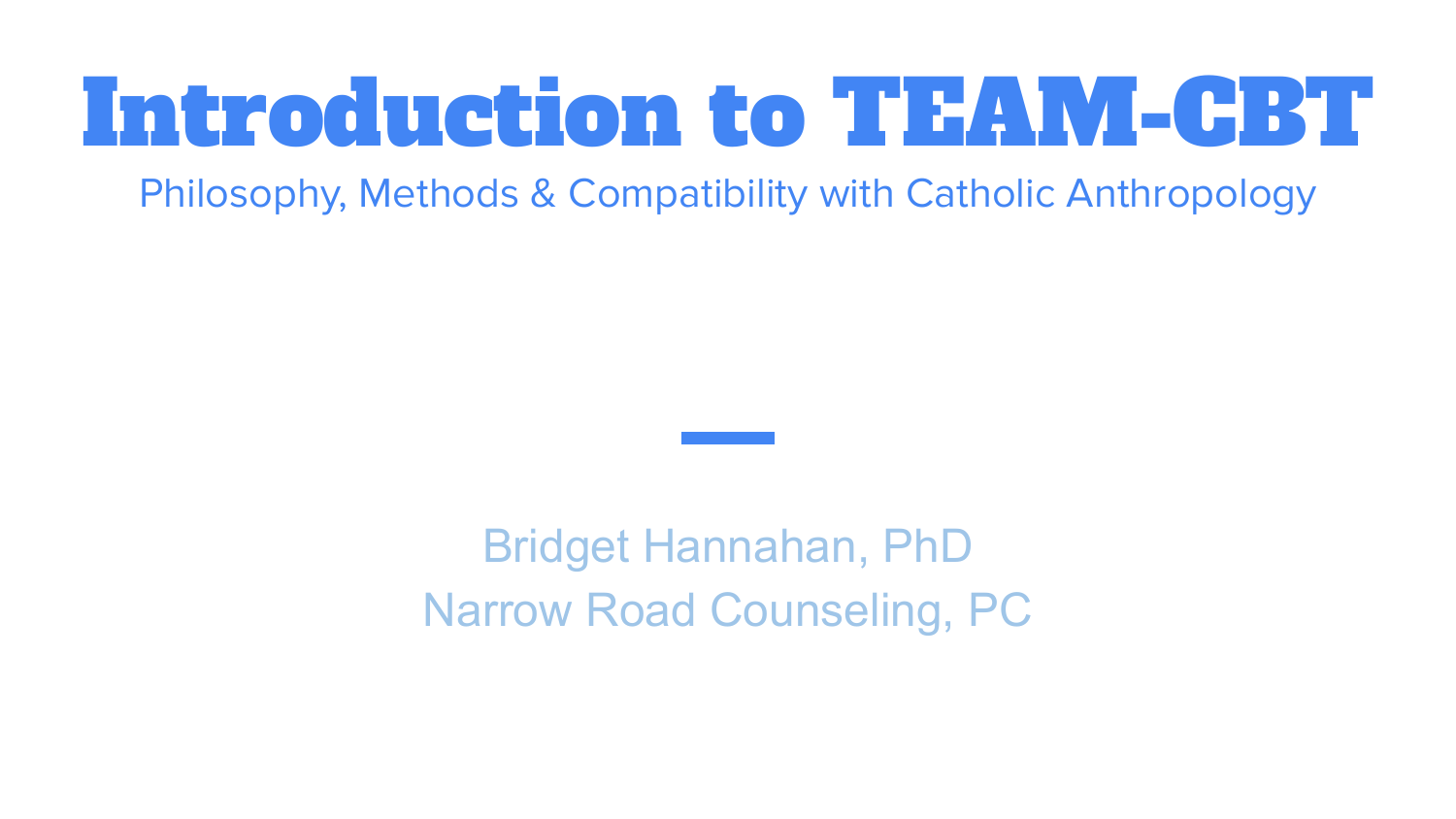# Disclosures

- TEAM-CBT was founded by David Burns, MD who maintains copyright on many materials used by TEAM therapists.
- I was trained & certified by the Feeling Good Institute (FGI) as a **TEAM-CBT therapist (Level 3).** [CBT Therapists | Therapy Consultations | Feeling Good Institute](https://www.feelinggoodinstitute.com/)
- I am not affiliated with FGI or with David Burns, MD and receive no compensation or incentive for promoting TEAM-CBT
- I am not currently approved to provide therapist certification training in TEAM-CBT & this talk is introduction, NOT training.
- Anyone who decides to seek further certification in TEAM would have to work with a Level 4 or 5 certified trainer.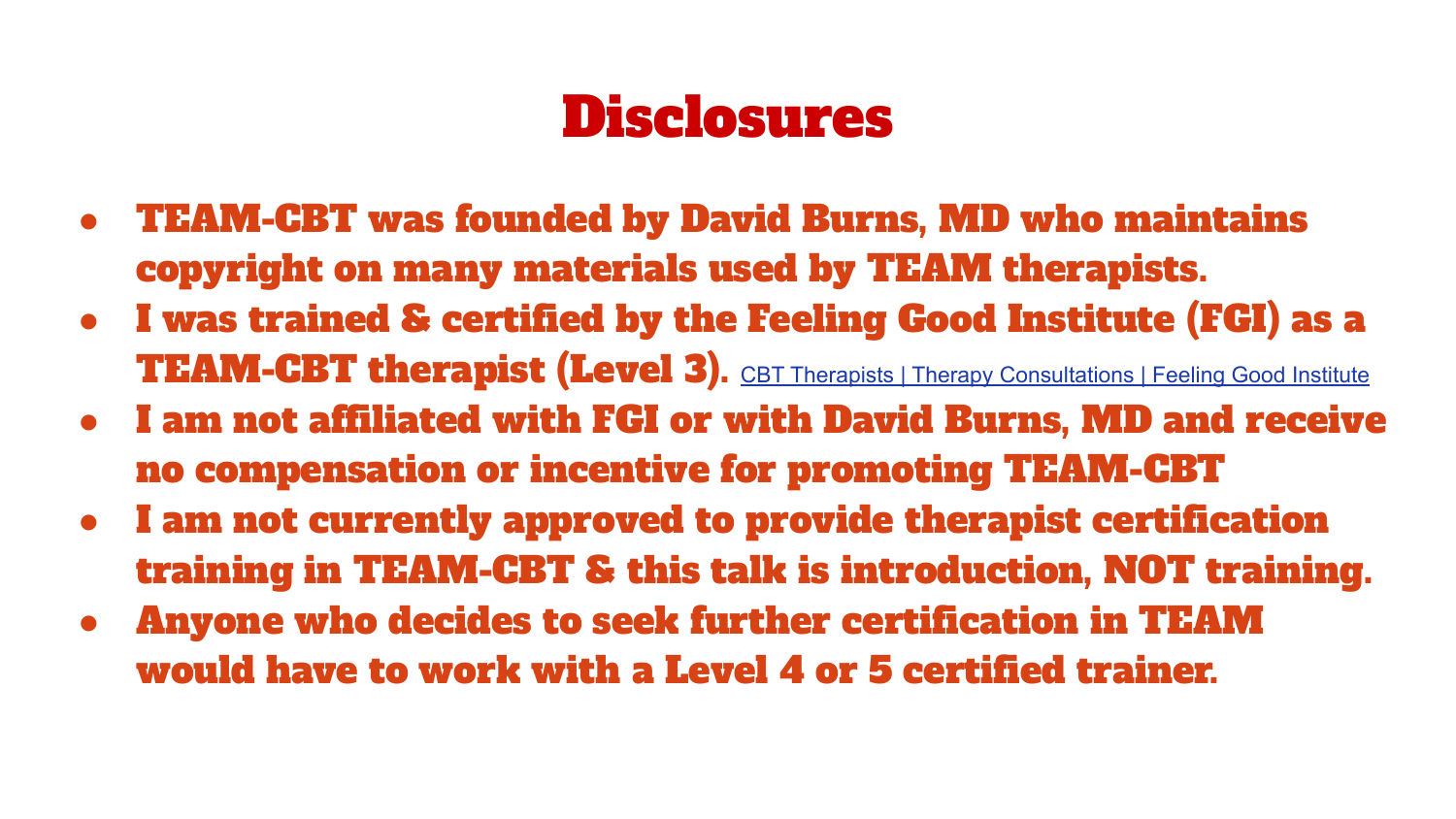# What is TEAM-CBT?

- A flexible, evidence-based structure for Cognitive-Behavioral Therapy\*
	- T Testing before & after any intervention increases accountability
	- E Empathy is fundamentally important throughout the TEAM model
	- A **Assessment of Resistance** is the most unique aspect of TEAM
	- M Methods Many specific interventions have been developed by Dr. David Burns
- System of tiered certification by the Feeling Good Institute (FGI)
- Community of therapists committed to learning & practicing TEAM-CBT
	- Many, many, many training opportunities offered by Level 4 & 5 practitioners (some free)
	- ListServ
	- Personal work is encouraged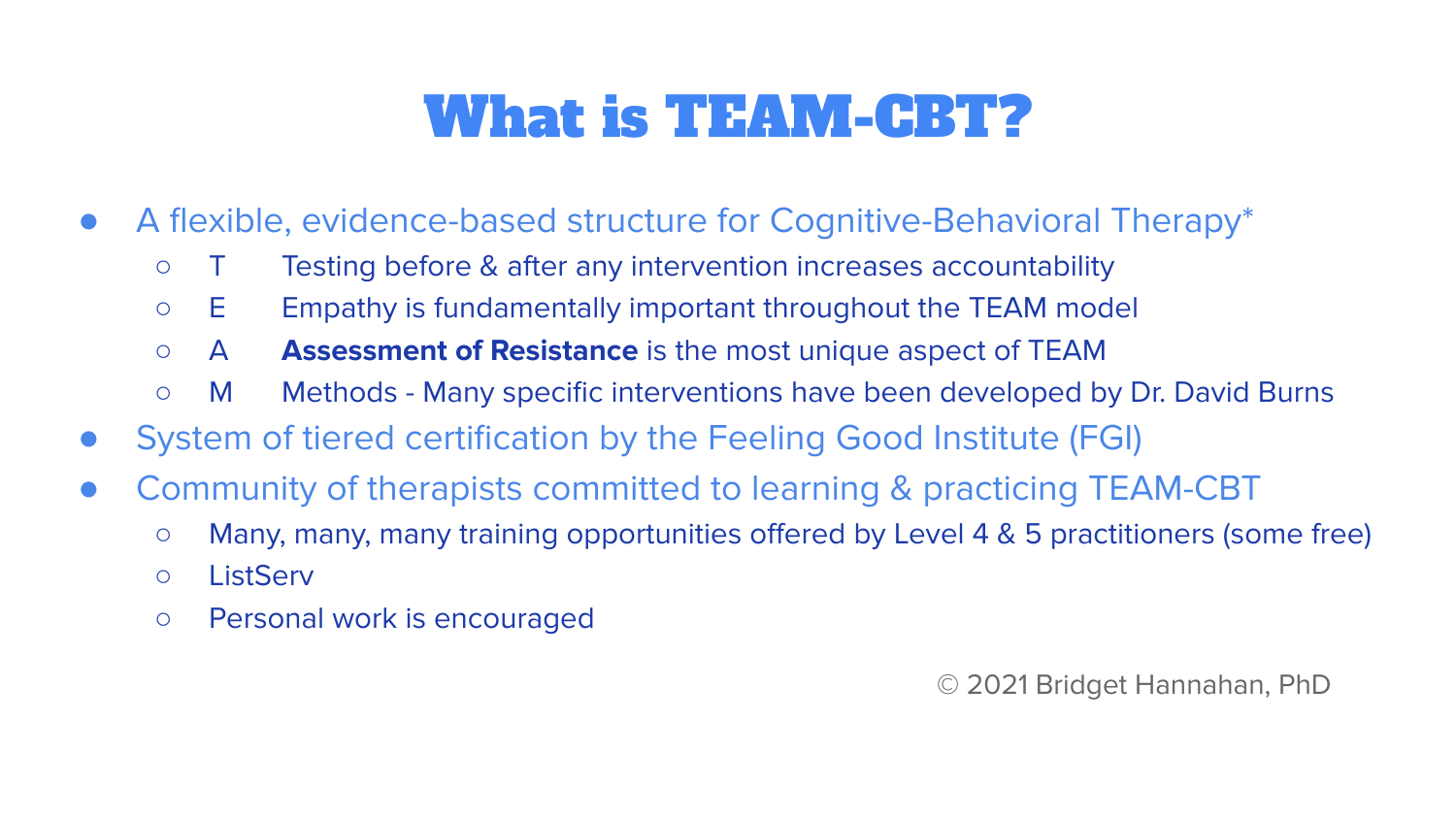# My personal story with TEAM-CBT

- Desire
- Discovery
- Disillusionment
- Distraction
- Re-discovery
- Death of the Therapist's Ego
	- Plan to fail
	- Fail often
	- Fail as fast as you can
	- Enjoy failing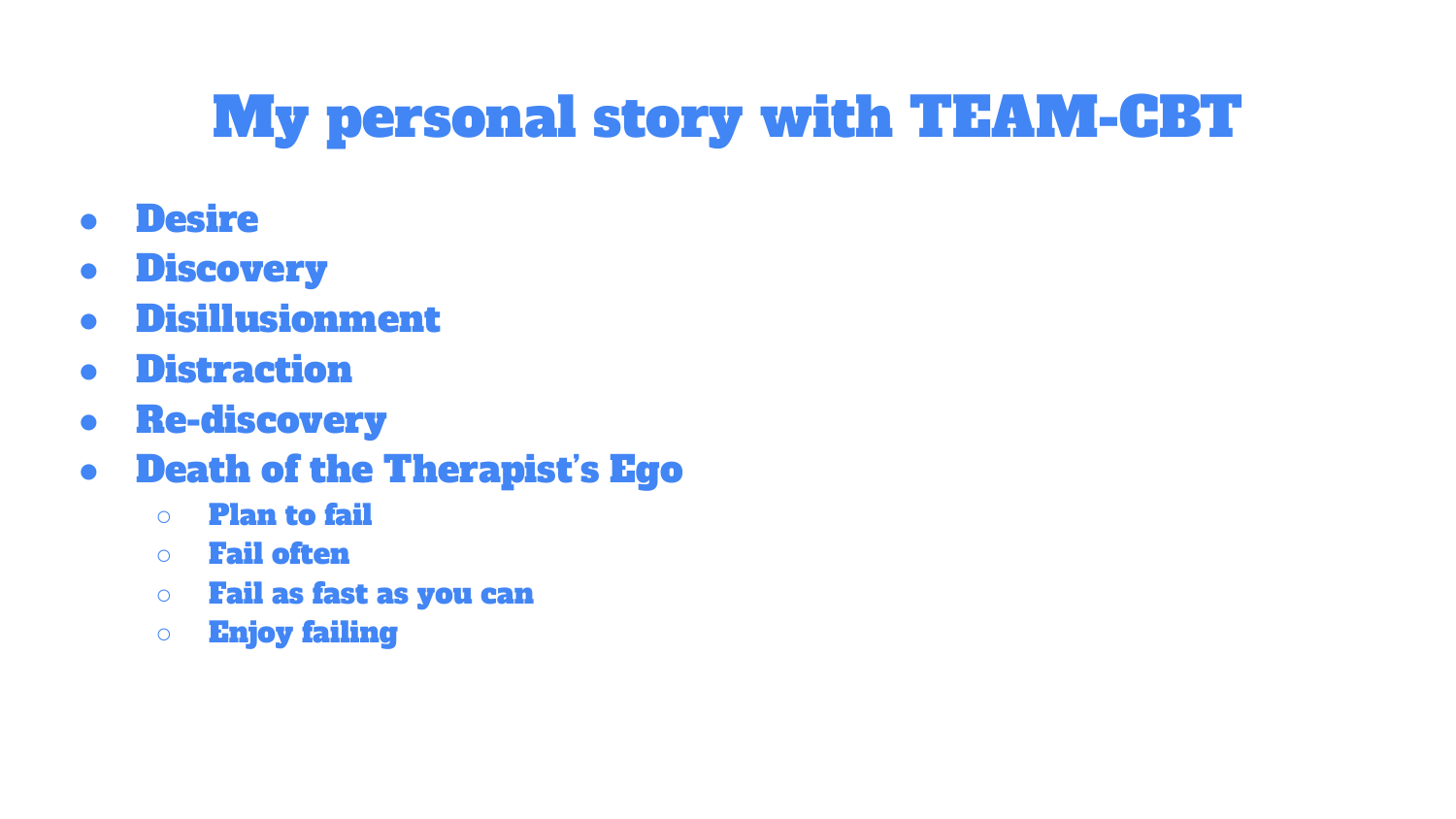# Case Conceptualization in TEAM-CBT

- While more than one conceptualization is possible for a client, we focus on one at a time.
	- Individual mood problem (anxiety or depression)
	- Relationship issue
	- Habit/Addiction
	- Non-problem
- Conceptualization begins with the first contact (phone, email)
- I often ask clients to specify one of these general areas so I can recommend background reading prior to therapy.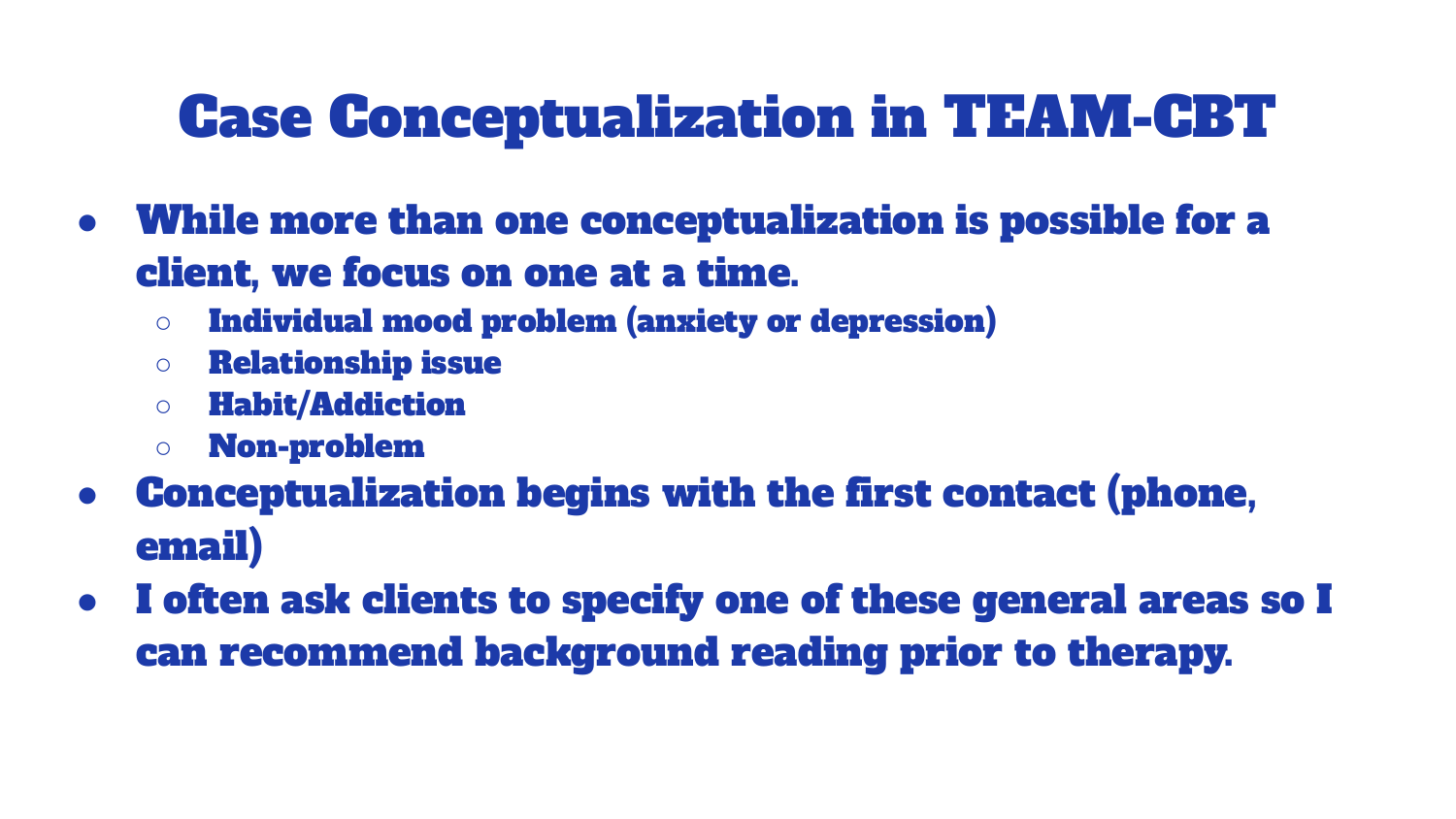#### **Checklist of Cognitive Distortions \***

- 1. All-or-nothing thinking: You look at things in absolute, black-and-white categories.
- 2. Over generalization: You view a negative event as a never-ending pattern of defeat.
- $3.$ Mental filter: You dwell on the negatives.
- 4. Discounting the positives: You insist that your accomplishments or positive qualities don't count.
- 5. Jumping to conclusions:
	- (A) Mind-reading-- you assume that people are reacting negatively to you when there's no definite evidence:
	- (B) Fortune Telling-- you arbitrarily predict that things will turn out badly.
- 6. Magnification or minimization: You blow things way out of proportion or you shrink their importance.
- 7. Emotional reasoning: You reason from how you feel: "I feel like an idiot, so I really must be one."
- 8. "Should statements": You criticize yourself (or other people) with "shoulds," "oughts," "musts," and "have tos."
- 9. Labeling: Instead of saying "I made a mistake," you tell vourself, "I'm a jerk," or "a fool," or a "loser."
- 10. Personalization and blame: You blame yourself for something you weren't entirely responsible for, or you blame other people and deny your role in the problem.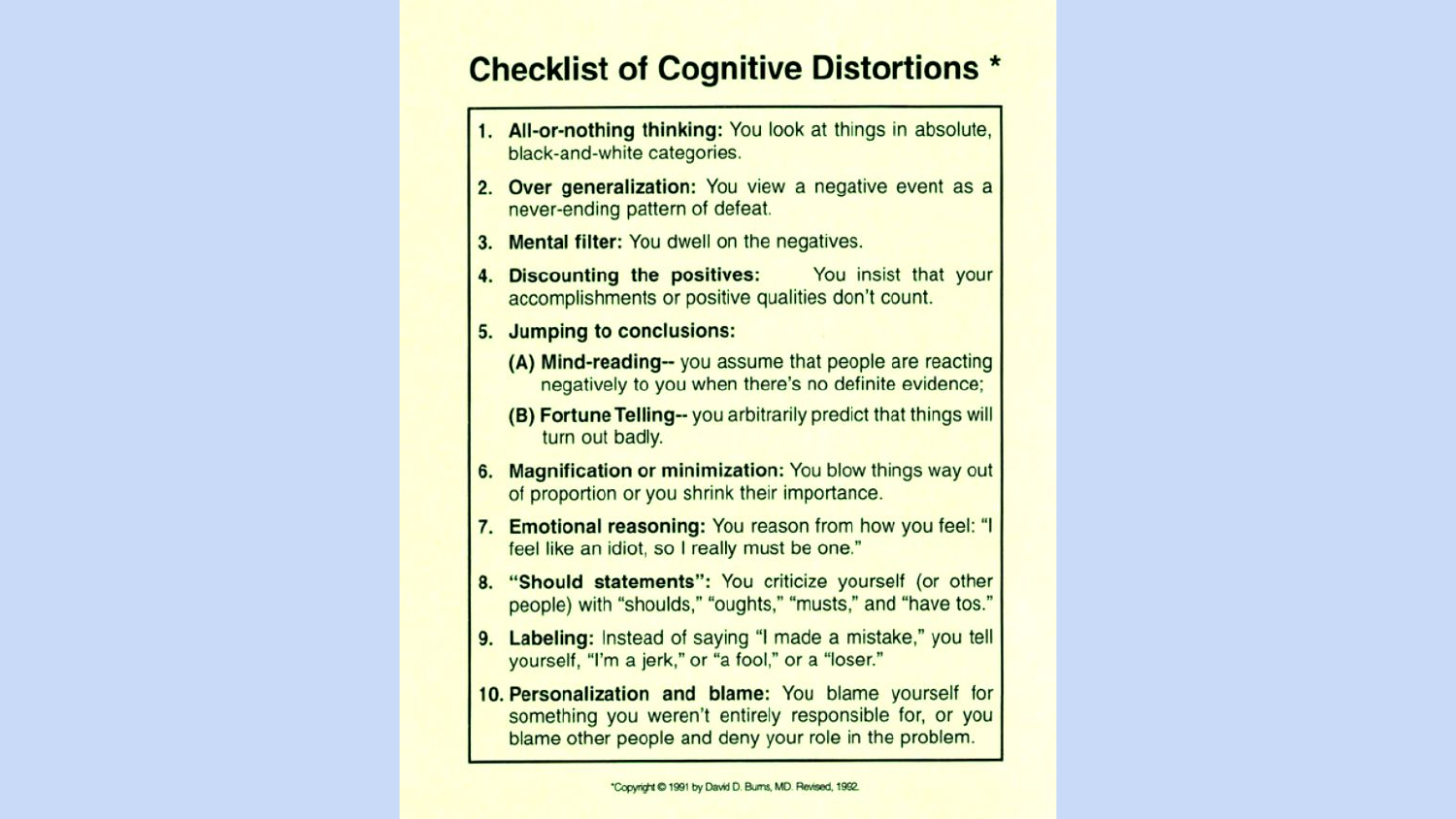# Cognitive Distortions: A Christian Perspective

- The enemy of our souls is a "liar and the father of lies." (John 8:44)
- Distortions almost always contain a grain of truth
- Positive Distortions  $>$  Violations of temperance & humility
- Negative Distortions > Discouragement, Unforgiveness
	- Rooted in Original Sin: Eating from the Tree of the Knowledge of Good & Evil
	- Negative thoughts obscure God's grace & our own glory, in His image
	- We ruminate over negative thoughts & hide from God
	- Consequences can be grave\*
- How do we **take captive our thoughts** in obedience to Christ? (2 Cor 10:5)
	- "Let's write that down"--capture the distorted thought on the page
	- Use our God-given reasoning abilities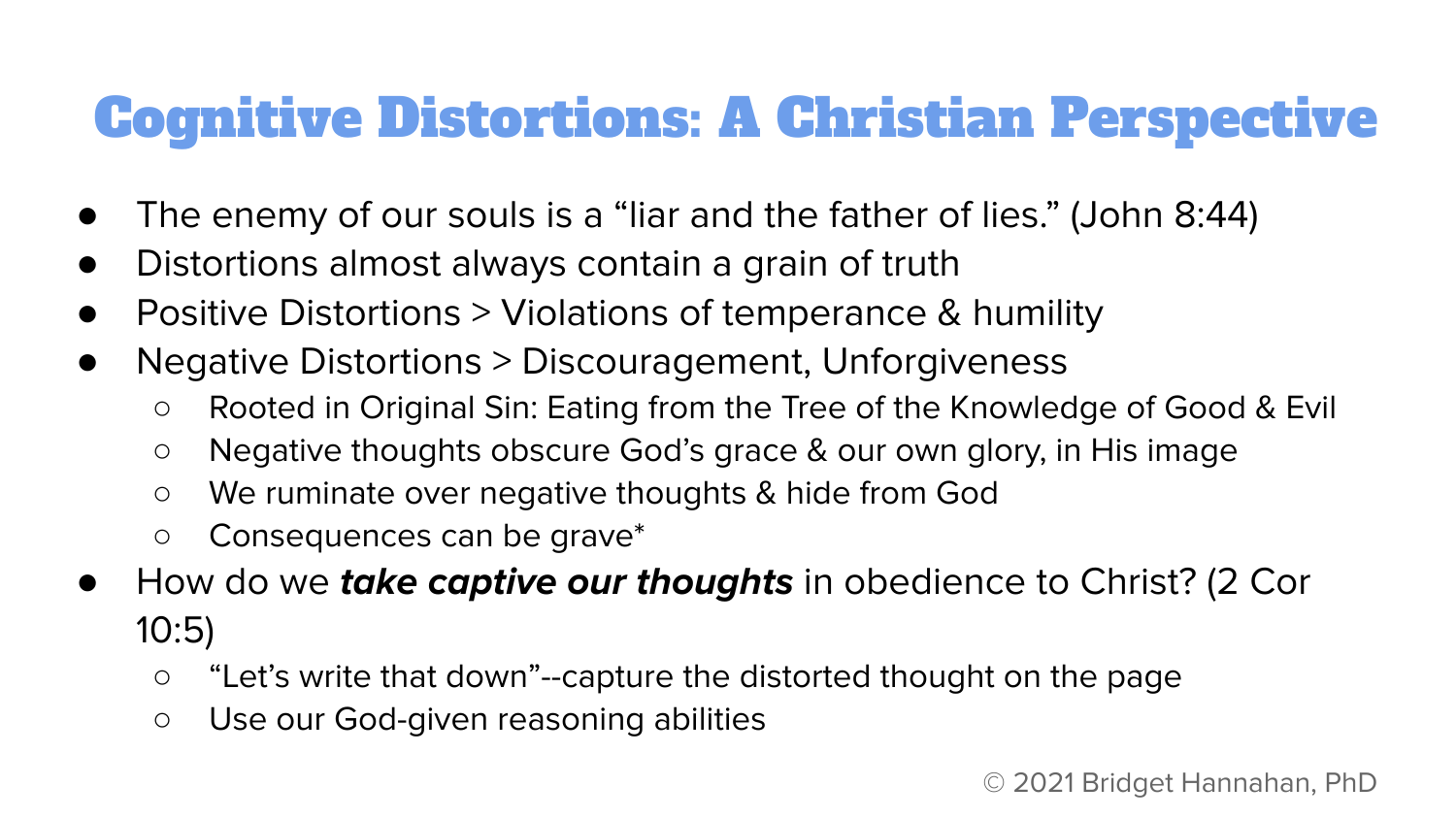#### Catechism & CBT

- Human freedom is a force for growth in truth & goodness (1731)
- Man is **rational**, like God—able to initiate and control his actions (1730) & direct his thoughts.
- Everyone, created in God's image, has the right to be recognized as free & responsible (1738).
- These principles apply to **each of us in human services**, as well as our clients
- TEAM-CBT is particularly respectful of human freedom & dignity
- It empowers the client and humbles the therapist\*
	- Therapist is not an expert but a human collaborator
	- Facilitating work in the therapy session, based on the client's agenda
	- Client is **invited** to learn between sessions, with mutually accepted assignments
- By addressing distorted thoughts, we become more fully human.
	- Desire for happiness is of divine origin, to draw us to the source of all blessings & joy (1718)
	- TEAM-CBT is an amoral system which is tailored to the values of the client
	- We respect our client's freedom & honor our own when the two are in conflict.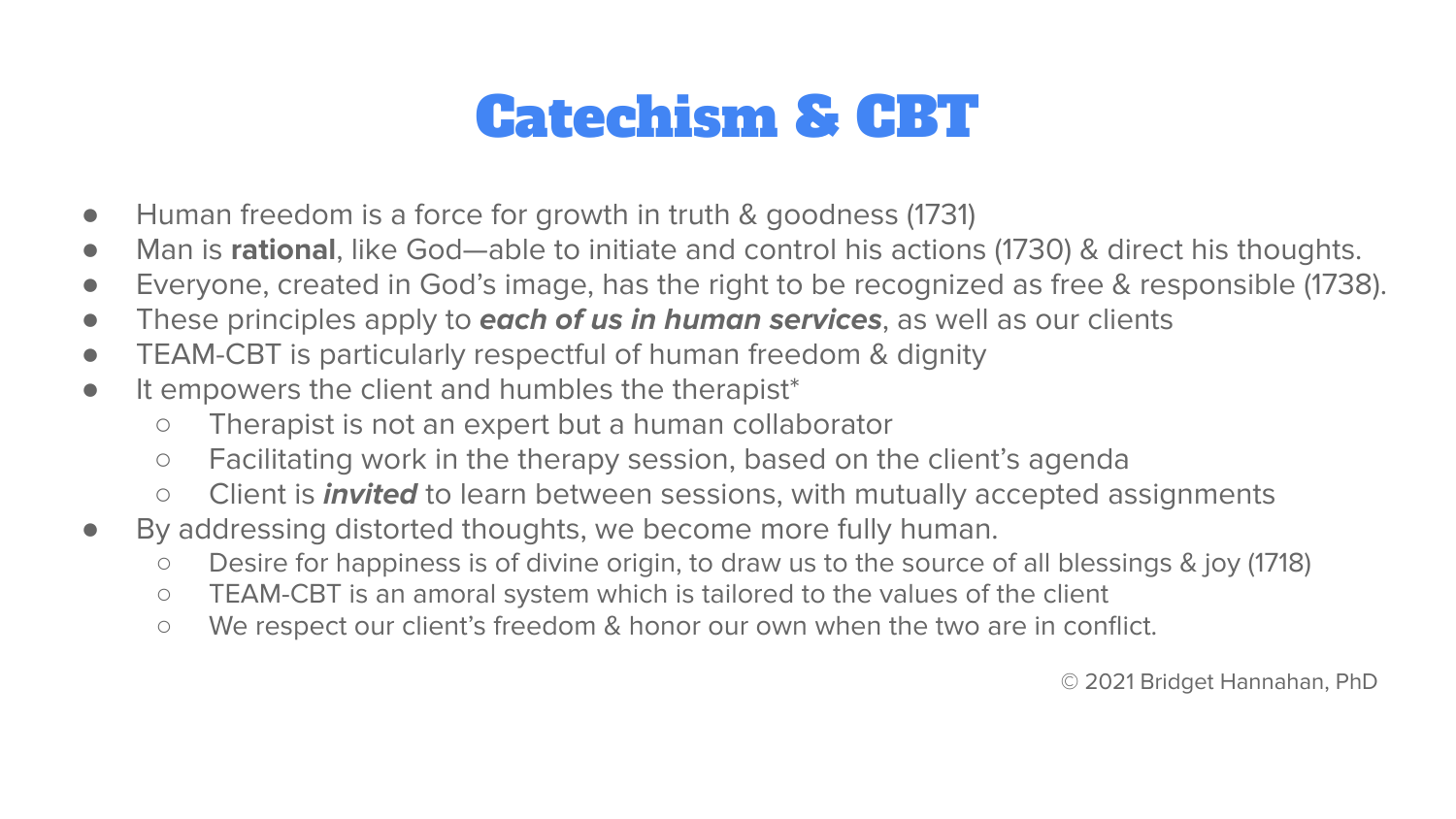# T- Testing

- **Research has shown therapists to be poor mind-readers**
- **Measurement is important to assess difficulties, outcome & process of therapy**
- **Formal assessment before & after each session is essential to TEAM**
	- **Brief Mood Survey (BMS) pre- and post-session provides client ratings of depression, suicidal thoughts & urges, anxiety, anger/frustration, happiness, and relationship satisfaction (28-item checklist)**
	- **Evaluation of Therapy Session (ETS) clients ratings of Empathy, Helpfulness, Satisfaction, Negative Feelings & Difficulties answering honestly (20-item checklist + 2 open-ended questions)**
- **Informal testing is also done before & after most TEAM tools (usually 1-100 scale)**
	- **How strong is this emotion?**
	- **How strongly do you believe this thought?**
	- **How motivated are you to do this (1-100)?**
	- **Assign numerical values in Cost-Benefit Analysis & Decision-Making Tool**
	- **How uncomfortable/anxious do you feel before, during & after exposure therapy**
- **If you're not doing testing, you're not doing TEAM-CBT**
- **Copyrighted forms available at www.feelinggood.com/shop**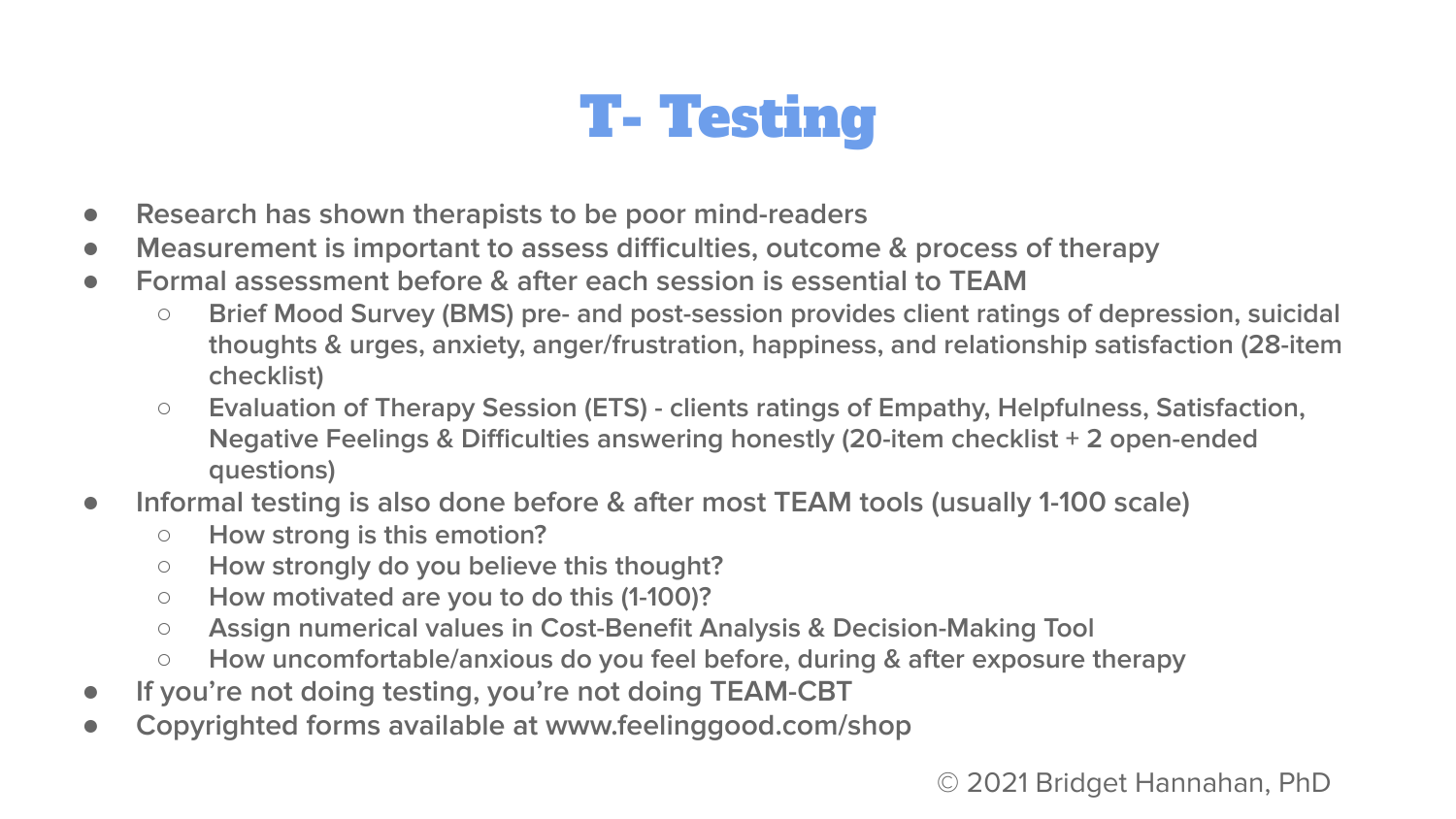

● **As Catholics, we may see empathy as entering into the client's suffering**

● **We may enter further by praying for our clients in & out of the therapy hour**

● **Everyone wants to connect before trying to correct distorted thinking**

● **Having effective tools makes it tempting to move quickly past empathy**

● **TEAM recognizes 'Thought empathy' and 'Feeling Empathy'**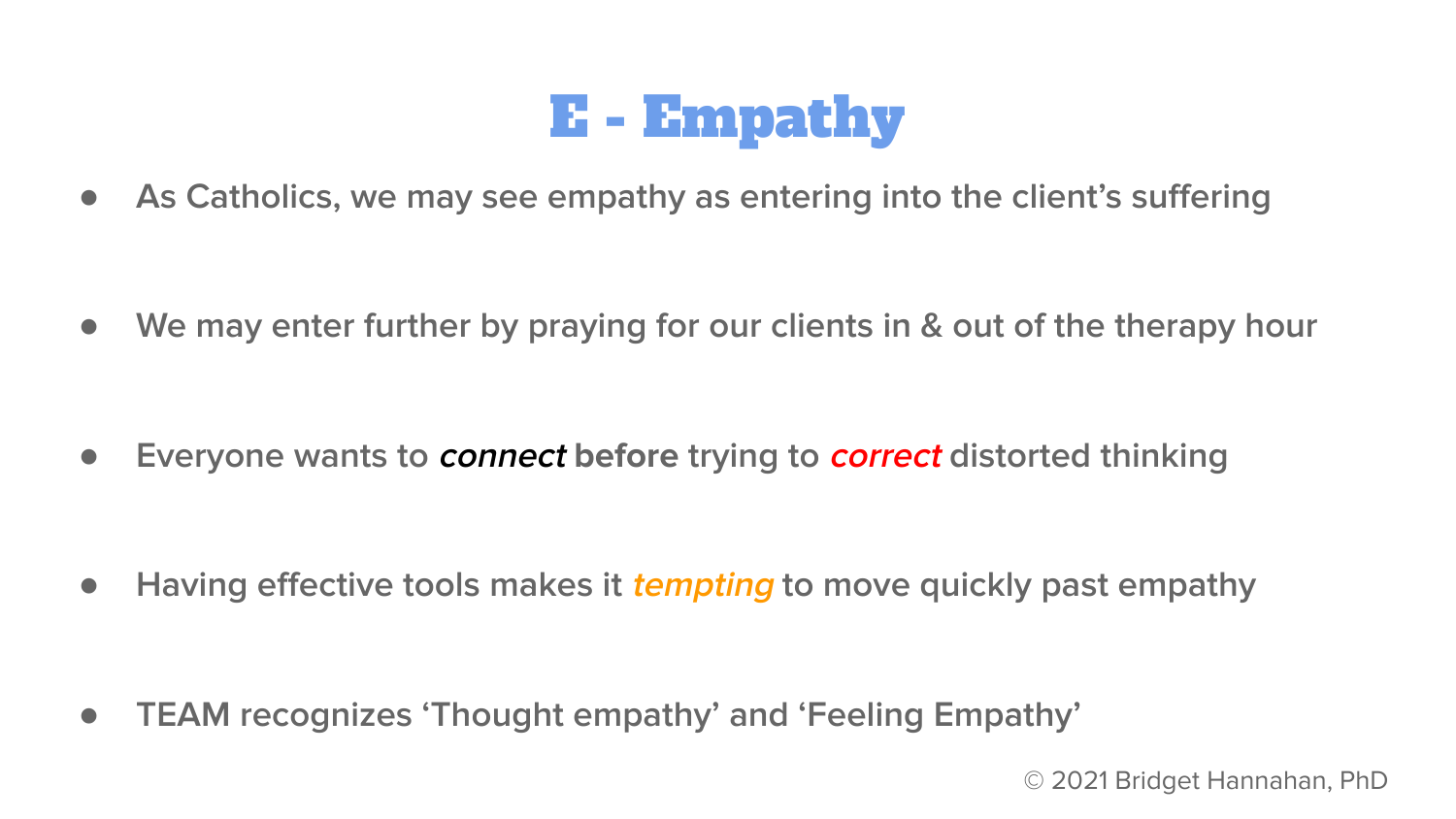# Empathy is in the Eye of the Beholder

**In TEAM-CBT the client determines the quality of empathy**

- **Empathy is expressed, not just felt**
- **If not felt by the client, it may as well not exist**
- **TEAM therapists explicitly measure the client's perception of empathy (Testing)**
- **Standards in TEAM are high (perfect scores for empathy)**
- **The client is always right**
- **Practicing TEAM is humbling**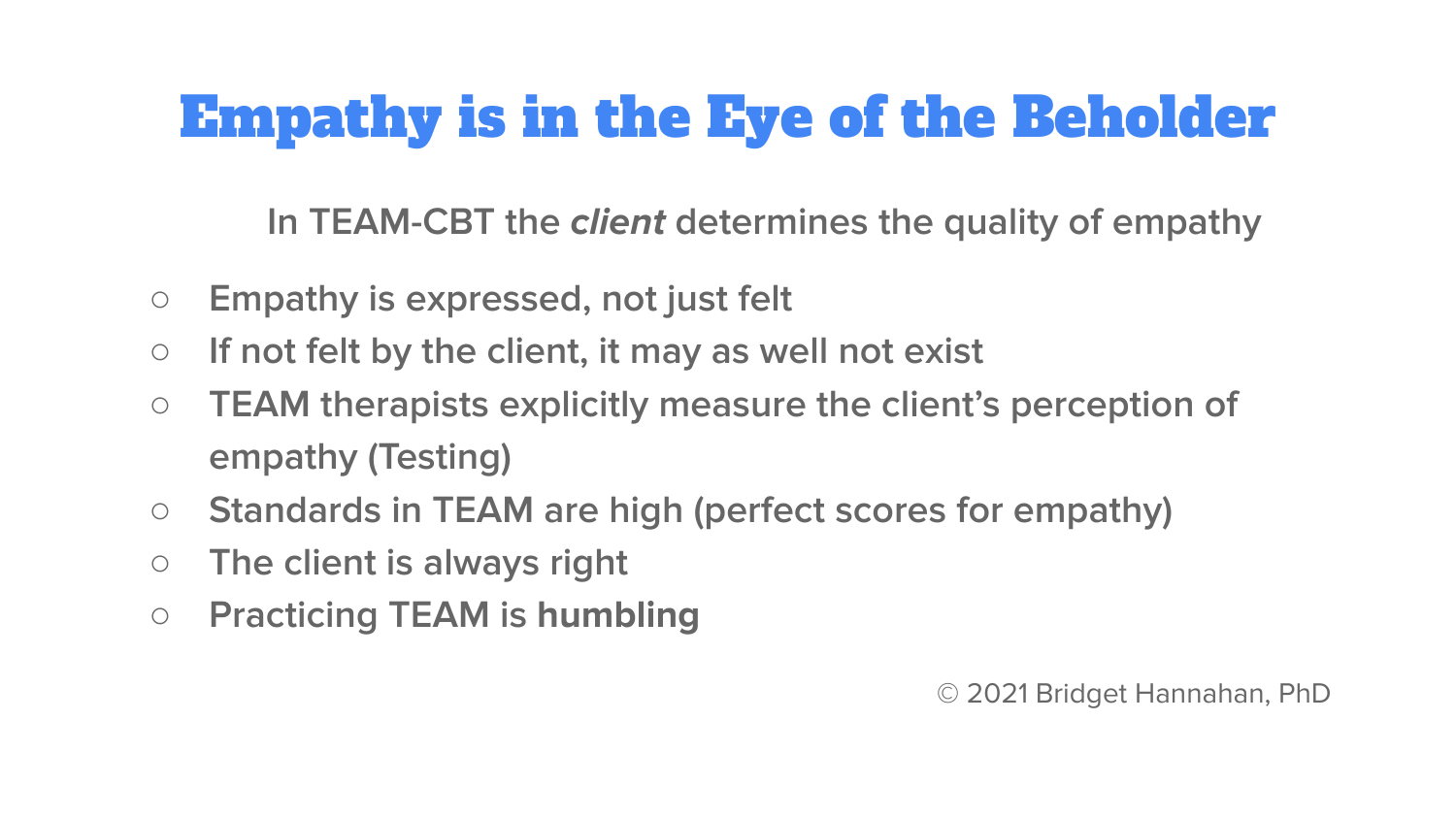#### Agenda-Setting: Assessment of Resistance

How do you usually set the agenda for a session?

How many of us have experienced a client's resistance?

How do you define it? How do you feel when your client is resistant?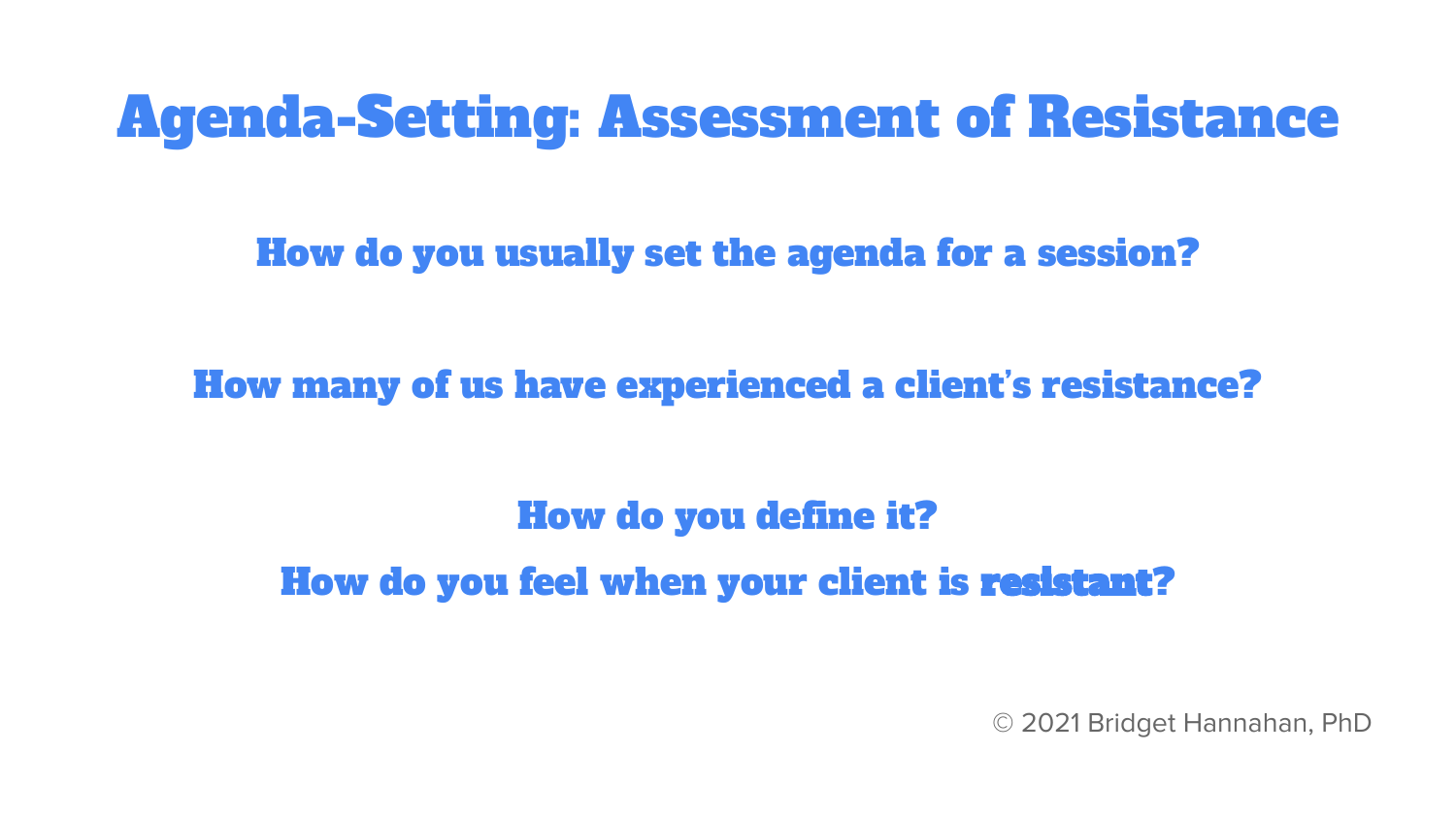# Resistance is Normal

TEAM identifies two types of Resistance:

- Outcome Resistance is assessed prior to intervention
	- Magic Button & Magic Dial
	- Cost-Benefit Analysis
	- Decision-making Tool
- Process Resistance is easy to spot: No-show, no-homework, yes but
- Gentle Ultimatum clarifies therapist's position
- "Sitting with Open Hands" respects client's & therapist's free will.
- "Fallback position" is thought out ahead of time, respectful to both

TEAM therapists align WITH resistance to enhance motivation to change. It's paradoxical.

- Why does this work?
- How does it work?
- Let's try it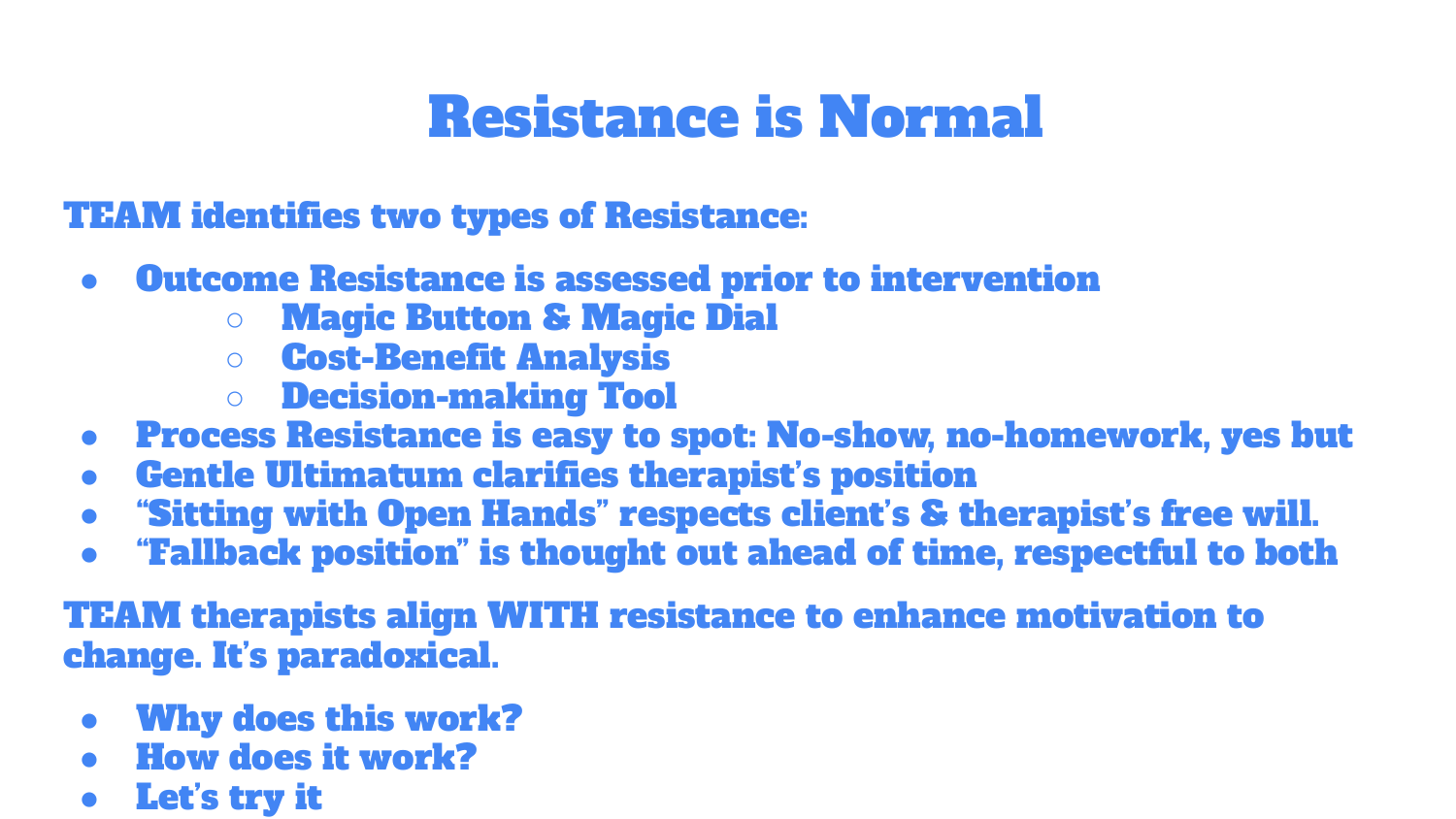# Care & Compassion for Suicidal Thoughts

- I want to hear my client's thoughts, regardless of intent
- But I can't work comfortably or effectively if I fear for my client's life<sup>\*</sup>
- Gentle Ultimatum invites a suicidal client to write off suicidal action, **forever**
	- Encouraging a **permanent** commitment to self shows **personal** concern
	- Asking the client to commit respects autonomy in choosing life
	- As a therapist, I assert my dignity as a person who cares AND deserves peace of mind
	- Sitting with open hands here is especially important to assess client's motivation
	- Fallback position of appropriate referrals
	- This is a boundary issue for me, NOT a rejection of the client
	- I don't have the skills and resources to help you, but I know other people who do.
	- If you decide to take suicide off the table, I would be delighted to work with you.
- Once I know my client is safe, we can approach suicidal thoughts just like any other negative thoughts, with empathy, asessment of resistance & methods.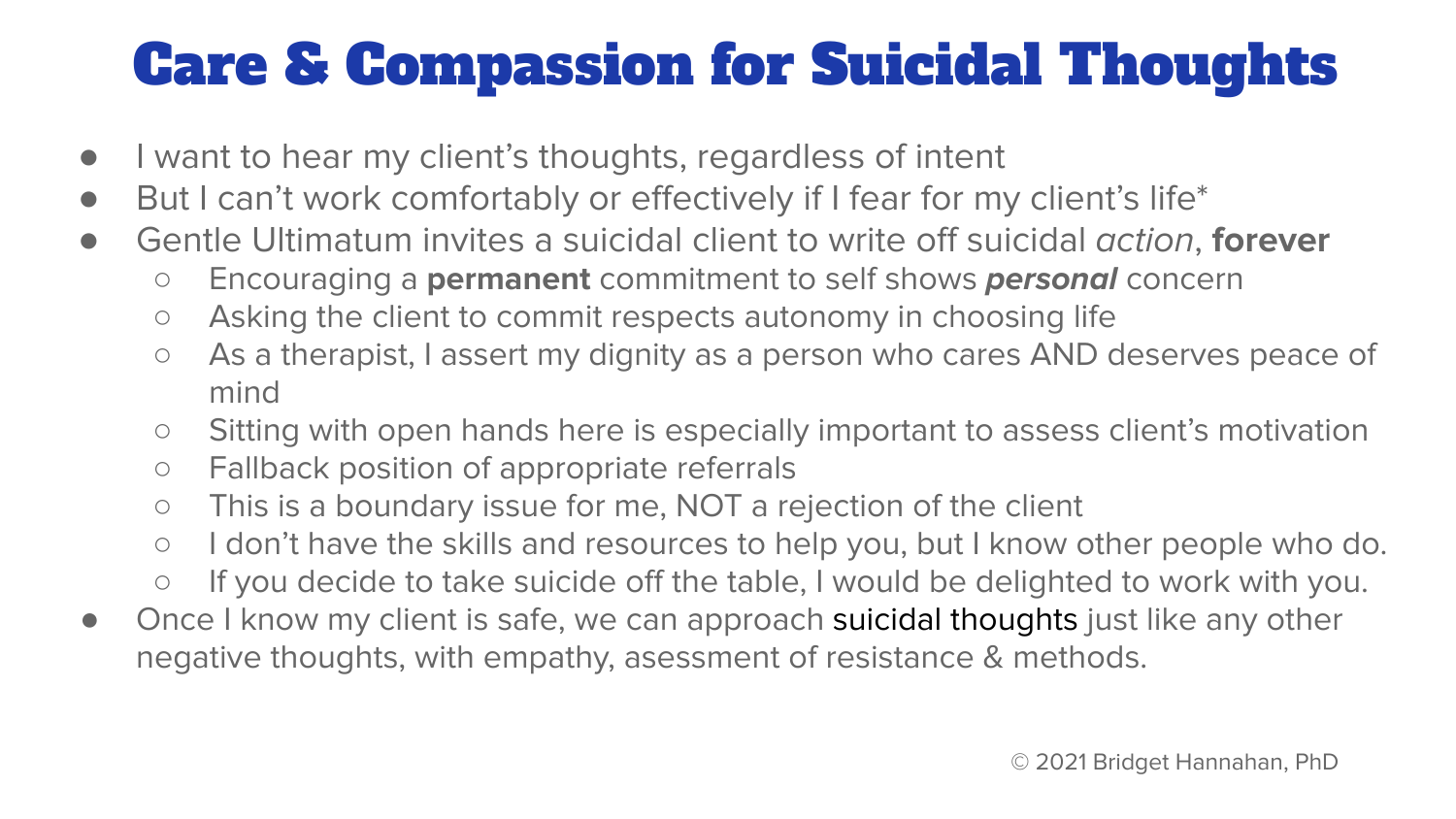# **Methods**

- More than 50 methods tied directly to TEAM-CBT
- ANY method can be used in the TEAM model **once the first 3 steps are done**
- Most fundamental method in TEAM is the Daily Mood Log (DML)
	- It quickly uncovers emotions and thoughts to facilitate empathy
	- Focuses on one moment in time > specificity which facilitates clarity > generalization
- Several different techniques are included in the DML
	- Magic Button & Positive Reframe\*\*\* address outcome resistance
	- Magic Dial honors outcome resistance
	- Empathy
	- Identifying distortions
	- Straightforward Technique
	- Necessary & sufficient conditions for Positive Thoughts
- The material from the DML can be a springboard for further work/homework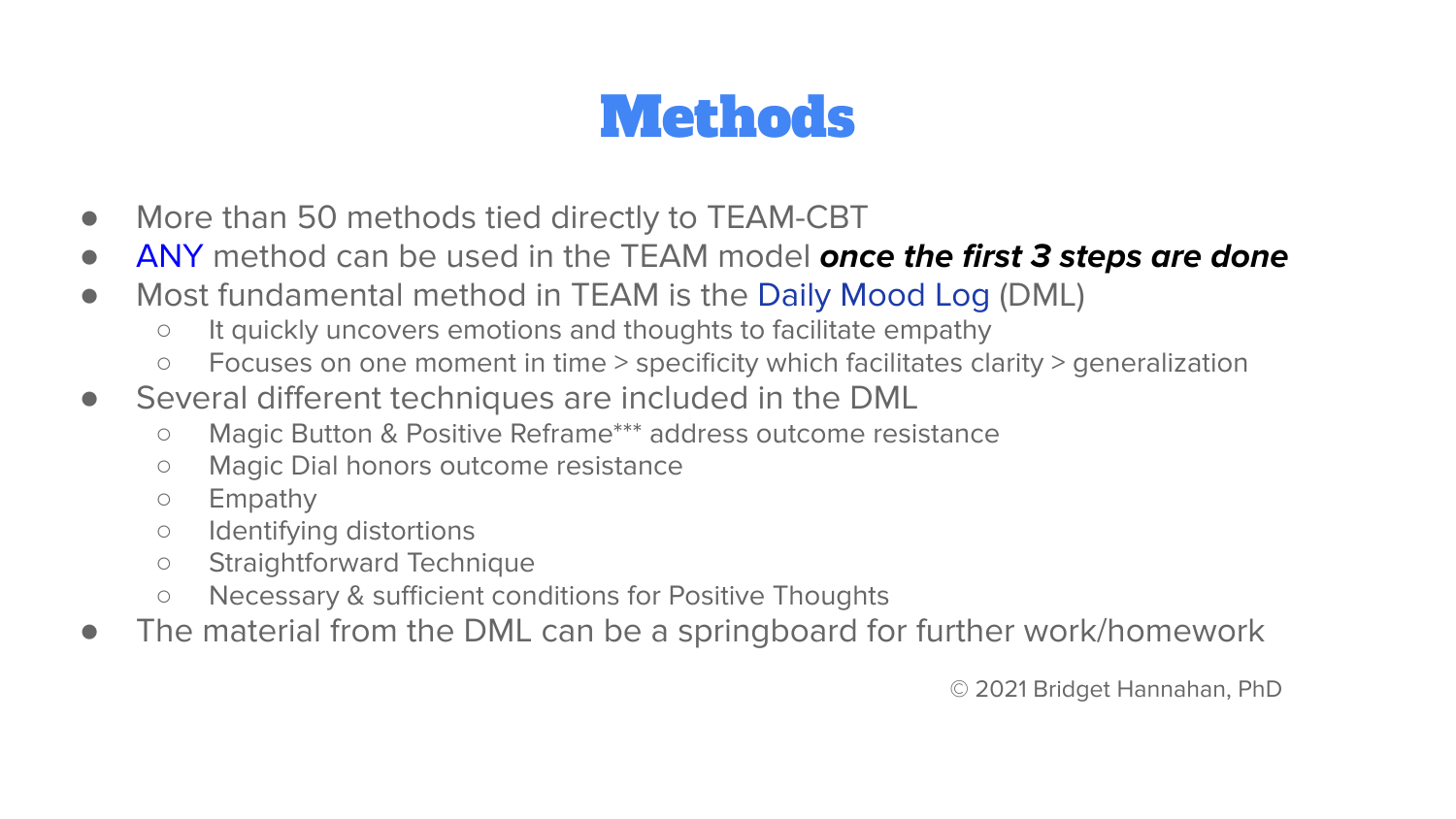

#### Questions?

Problems?

Issues?

Dilemmas?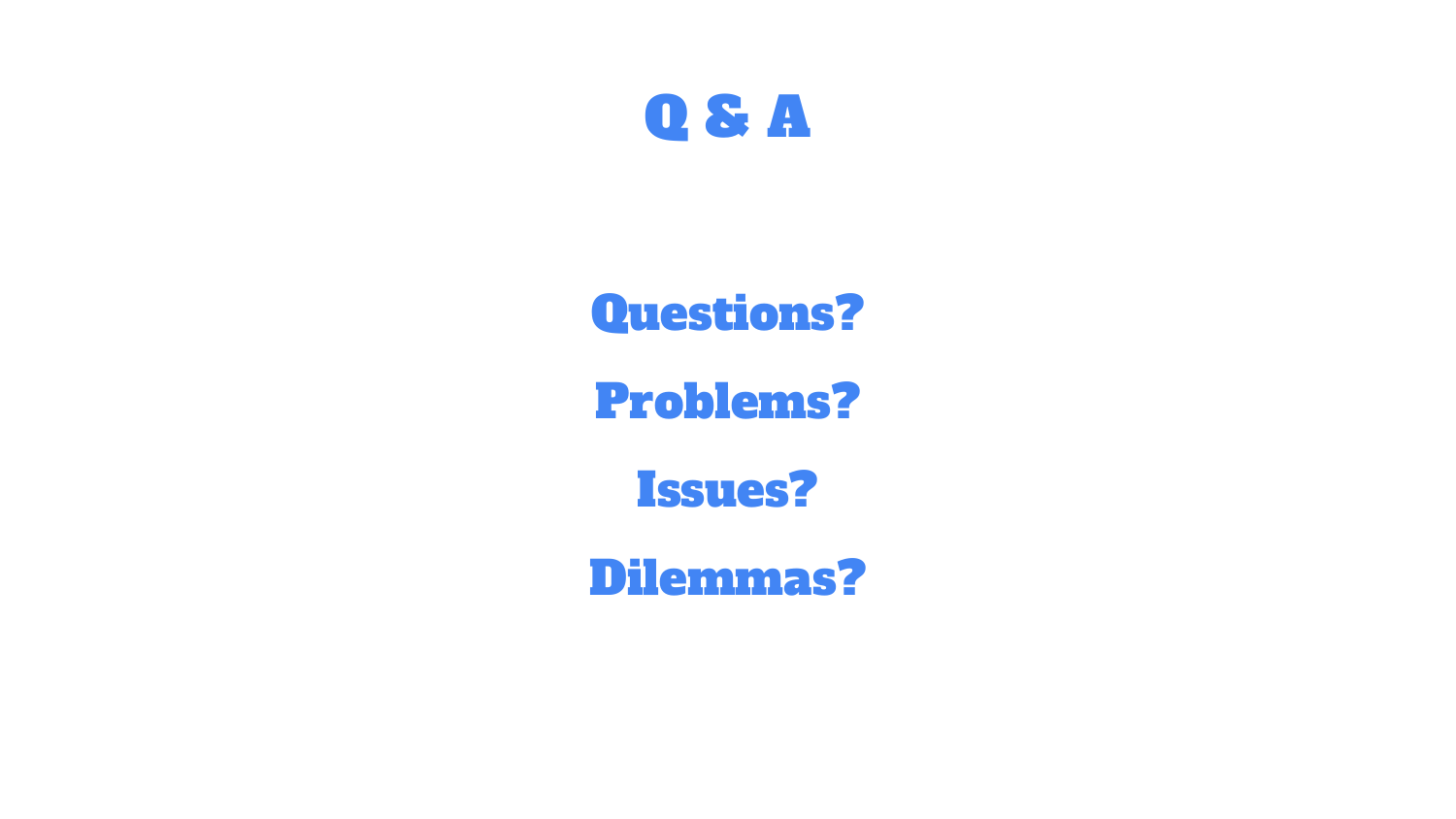#### Are you feeling curious?

#### RESEARCH Supporting TEAM approach:

https://feelinggoodinstitute.com/science-research-behind-approach

FREE TEAM Video Trainings for Therapists

https://feelinggoodinstitute.com/on-demand-cbt-therapy-webinar

Additional Training Opportunities

https://feelinggoodinstitute.com/for-cbt-therapists/training-consultation-groups